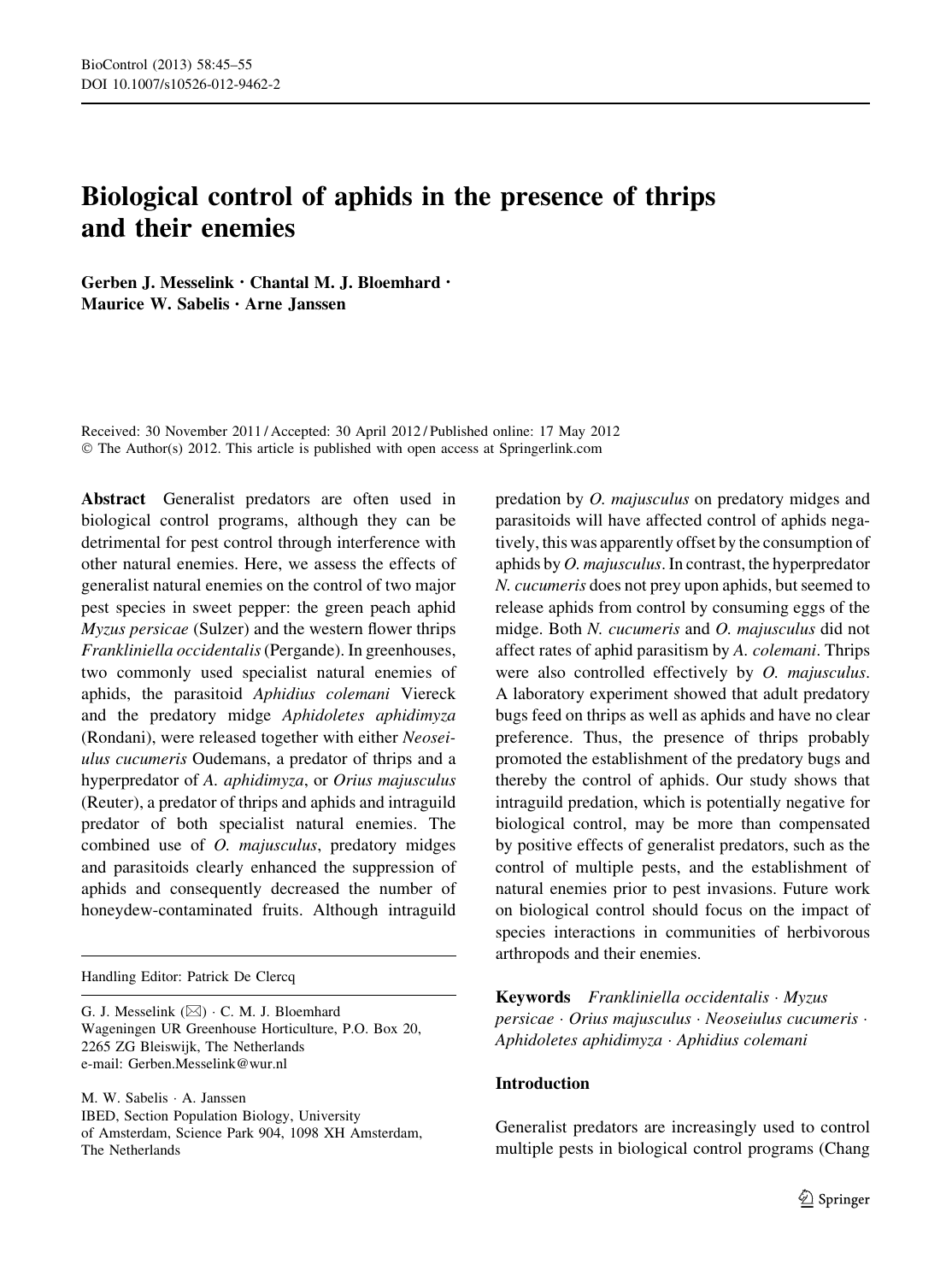and Kareiva [1999;](#page-9-0) Symondson et al. [2002](#page-10-0); Sabelis et al. [2008](#page-10-0); Messelink et al. [2010\)](#page-9-0). Generalist predatory mites and predatory bugs are among the most successful control agents against common greenhouse pests such as thrips, whiteflies, spider mites and aphids (Gerson and Weintraub [2007;](#page-9-0) Sabelis et al. [2008,](#page-10-0) Cock et al. [2010\)](#page-9-0). An important reason for this success is the ability of these predators to colonize crops when pests are absent or present at low densities because they can feed on alternative food sources. This can result in high predator densities relative to those of the invading prey, thereby preventing a pest outbreak. Another reason is that generalist predators can be very effective in suppressing multiple species of plant pests. Several studies have shown that predatormediated interactions between pest species (apparent competition; Holt [1977](#page-9-0)) can enhance pest control within a time scale relevant to pest control programs (e.g., Karban et al. [1994;](#page-9-0) Hanna et al. [1997;](#page-9-0) Harmon and Andow [2004](#page-9-0); Messelink et al. [2008](#page-9-0), [2010](#page-9-0)).

However, many generalist predators do not only feed on pests or plant-provided food, but also on other natural enemies, which can be detrimental for biological control (Rosenheim et al. [1995;](#page-10-0) Rosenheim [1998](#page-10-0); Snyder and Ives [2001](#page-10-0); Symondson et al. [2002;](#page-10-0) Janssen et al. [2007](#page-9-0)). This feeding on other natural enemies can be classified as intraguild predation when the enemies share a prey and thus compete for it (Polis et al. [1989](#page-10-0); Holt and Polis [1997](#page-9-0); Rosenheim et al. [1995\)](#page-10-0). Predators can also attack other predators with which they do not share a prey. The consumption of predators by other predators has been referred to as ''secondary predation'' (Rosenheim et al. [1995\)](#page-10-0), or ''hyperpredation'' (Müller and Brodeur  $2002$ ; Messelink et al.  $2011$ ), or "higher-order predation" (Rosenheim [1998;](#page-10-0) Symondson et al. [2002\)](#page-10-0). This last definition includes both hyperpredation and intraguild predation. Here, we use hyperpredation for predators eating other predators without sharing a prey because it has a clear parallel to the term ''hyperparasitism''.

Basic theory about species interactions helps to understand the dynamics of pest-predator interactions, but is often limited to relatively simple systems with only two predators and one prey species (Holt and Polis [1997](#page-9-0)). Recent studies have extended this theory by including food web complexity, such as alternative prey effects (Holt and Huxel [2007\)](#page-9-0) or spatial heterogeneity (Heithaus [2001](#page-9-0)). However, real-life predator–prey systems are often embedded in more complex communities with several interacting species, and there is no theory for such systems. Many ecologists have recognized this complexity and suggested more empirical studies that test multiple species interactions in realistic natural enemy communities (Rosenheim et al. [1995](#page-10-0); Cardinale et al. [2003](#page-9-0); Letourneau et al. [2009\)](#page-9-0). Such studies are of major importance for developing biological control strategies, for example in greenhouse crops where artificial communities are created by releases of several species of natural enemies (van Lenteren [2000;](#page-10-0) Enkegaard and Brødsgaard [2006\)](#page-9-0).

Our main goal is to determine the relative importance of interactions with negative (i.e., hyperpredation and intraguild predation) and positive (i.e., apparent competition) effects on pest control, in a food web of plant pests and their natural enemies. In a multi-species experiment, we assessed the effects of specialist and generalist enemies on the suppression of two major co-occurring pest species in sweet pepper: the green peach aphid Myzus persicae (Sulzer) and western flower thrips Frankliniella occidentalis (Pergande). Current biological control programs often fail in suppressing aphids (Bloemhard and Ramakers [2008\)](#page-9-0) and one reason for this might be that generalist thrips predators interact with specialist aphid natural enemies. Biological control of thrips in sweet pepper is usually achieved through releases of generalist predatory bugs of the genus Orius in combination with generalist phytoseiid mites (Shipp and Ramakers [2004\)](#page-10-0). Aphids are usually controlled through the release of a combination of specialised parasitoids (mainly Aphididae) and the specialist predatory midge Aphidoletes aphidimyza (Rondani) (Blümel [2004](#page-9-0)). The midges are mainly released for controlling high densities of aphids because specialist parasitoids cannot establish control fast enough. Yet, parasitoids are generally preferred for aphid control at low densities because it is cheaper. Recently, we demonstrated that generalist predatory mites used for thrips control can seriously disrupt biological control of aphids by preying on the eggs of predatory midges (Messelink et al. [2011](#page-10-0)). Because these predatory mites do not kill aphids, and thus do not share prey with the predatory midges, they can be classified as hyperpredators. In contrast, Orius bugs prey on eggs and larvae of A. aphidimyza (Christensen et al. [2002;](#page-9-0) Hosseini et al. [2010](#page-9-0)), but also on aphids (Alvarado et al. [1997\)](#page-9-0) and therefore act as intraguild predators. Moreover,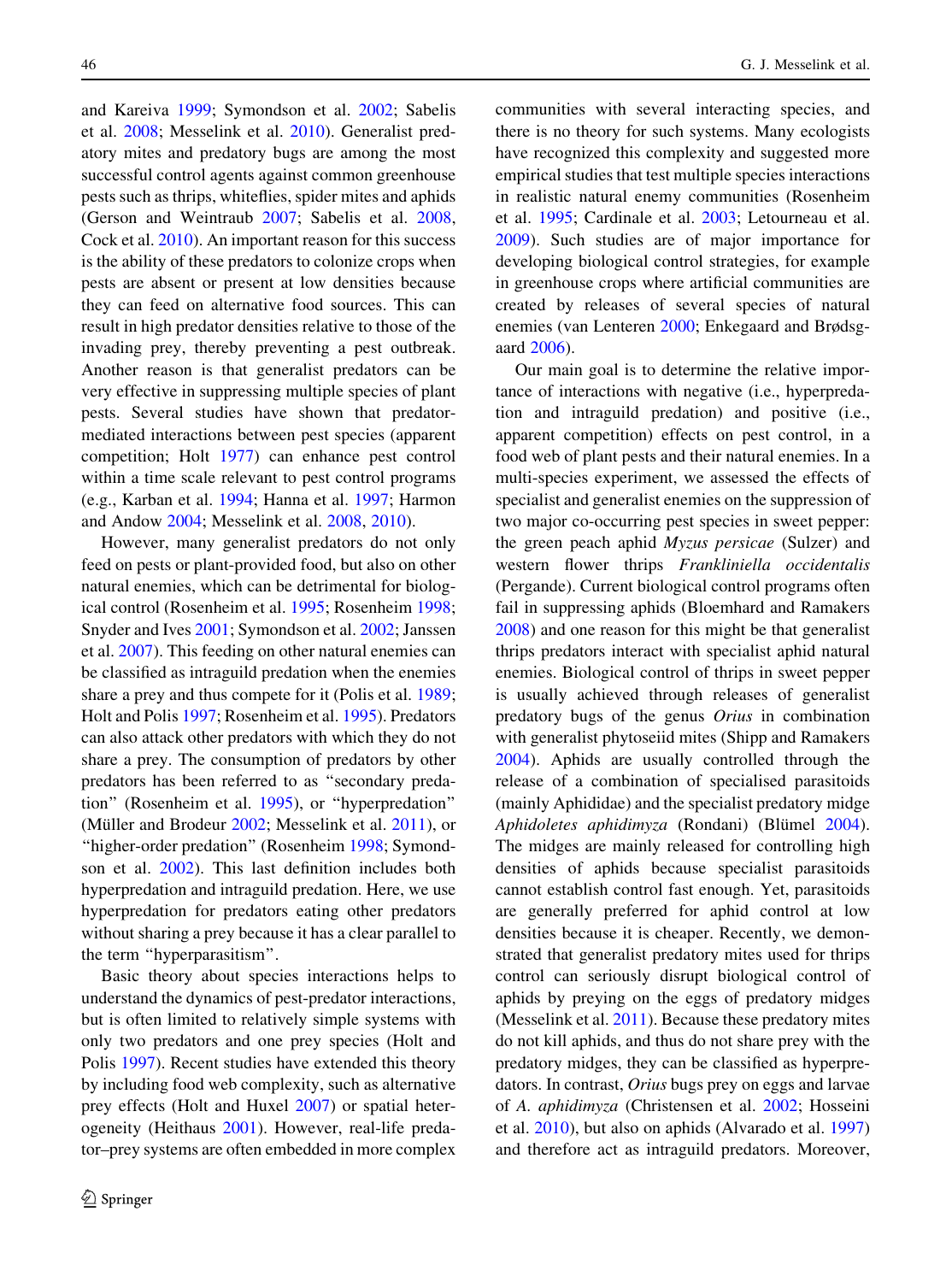<span id="page-2-0"></span>they are intraguild predators of parasitoids by preying on parasitized aphids (Snyder and Ives [2003\)](#page-10-0). We compared the effects of these two types of interaction, hyperpredation versus intraguild predation, on the control of thrips and aphids in a setting with the hyperpredator Neoseiulus cucumeris Oudemans or the intraguild predator Orius majusculus (Reuter) (Fig. 1) together with A. aphidimyza and the parasitoid Aphidius colemani Viereck. In both food webs, intraguild predation of parasitized aphids by the predatory midge A. aphidimyza also occurs (Brodeur and Rosenheim [2000](#page-9-0), Fig. 1). We hypothesized that disruption of aphid control will be stronger with hyperpredators than with intraguild predators, because the hyperpredators only feed on the other natural enemies, whereas the intraguild predators feed on these enemies as well as on the aphids. Moreover, the presence of thrips may contribute to the control of aphids by increasing population densities of the intraguild predators. However, this only applies when the intraguild predators do not have a strong preference for either thrips or aphids. To test this, we observed predation and oviposition rates of O. majusculus on both prey when present separately or simultaneously on leaf discs in the laboratory. These results may help to understand which underlying mechanisms are responsible for effects of different natural enemy assemblages on pest control.

## Materials and methods

#### Plants, insects and mites

Sweet pepper plants (Capsicum annuum L. cv. Spider) were grown by a commercial plant propagator in rock wool blocks in a greenhouse, where they were treated twice with a 0.05 % solution of abamectine (Verti $mec^{\circledR}$ , Syngenta) to keep them free of pests. Green peach aphids, M. persicae, of the red phenotype were reared on sweet pepper plants cv. Spider in a greenhouse compartment. Western flower thrips, F. occidentalis, were reared on flowering chrysanthemum plants (Dendranthema grandiflora Tzvelev, cv. Miramar) in a separate greenhouse compartment. Predatory mites N. cucumeris, predatory midges A. aphidimyza and the aphid parasitoids A. colemani were obtained from Koppert Biological Systems (Berkel en Rodenrijs, The Netherlands). The predatory bugs O. majusculus were obtained from Biobest NV (Westerlo, Belgium). For the prey preference and oviposition experiment, we maintained a laboratory culture of this predatory bug with eggs of the flour moth Ephestia kuehniella Zeller as food and bean pods (Phaseolus vulgaris L.) as oviposition sites, following methods described by van den Meiracker and Ramakers ([1991\)](#page-10-0). The culture was kept in a climate room at 25 °C, 70 % RV and a photoperiod of 16L:8D. In order

Fig. 1 Two strategies for biological control of thrips and aphids in sweet pepper. Arrows indicate consumption of the species at the tip of the arrow by the species at the base of the arrow. Strategy A involves hyperpredation of aphid predatory midges by predatory mites, whereas strategy B involves intraguild predation of aphid predatory midges and parasitized aphids by predatory bugs



 $\textcircled{2}$  Springer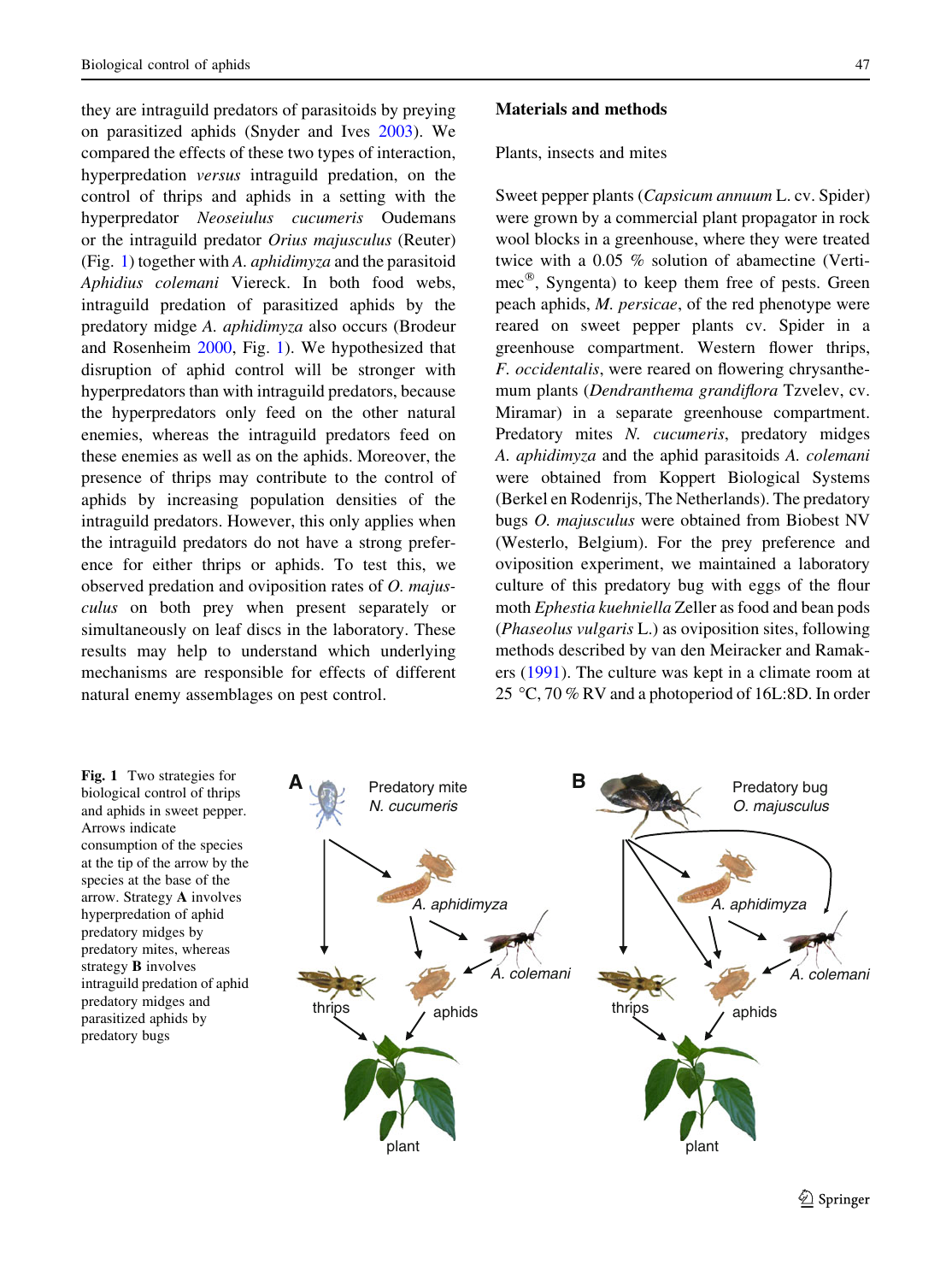<span id="page-3-0"></span>to produce second-instar thrips larvae for the laboratory experiment, thrips females were collected from the culture on chrysanthemum and offered fresh bean pods as oviposition substrate, in glass jars, which were closed with lids equipped with a mesh (size  $80 \mu m$ ) to allow ventilation. After 2–3 days the adult thrips were removed and the larvae that emerged from the eggs were grown on the same pods until they reached the second instar. Thrips larvae were reared in a separate climate chamber, under the same conditions as O. majusculus.

## Greenhouse experiments

Greenhouse experiments were conducted in a row of six bordering compartments,  $24 \text{ m}^2$  each, at the institute of Greenhouse Horticulture (Wageningen UR). The windows of these compartments were provided with insect gauze (mesh size  $0.40 \times 0.45$  mm) to exclude contamination with organisms from outside. Sweet pepper plants cv Spider were planted in March 2009 in each compartment in four rows, with nine plants per row. Plants were grown according to standard cultivation methods on rock wool slabs with drip irrigation for supplying water and nutrients.

The following natural enemy assemblages were compared: (1) control treatment with releases of specialist aphid parasitoids and predators (A. colemani and A. aphidimyza), (2) the hyperpredator A. cucumeris together with A. colemani and A. aphidimyza (strategy A, Fig. [1](#page-2-0)) and (3) the intraguild predator *O. majusculus* together with A. colemani and A. aphidimyza (strategy B, Fig. [1\)](#page-2-0). Each treatment was applied in two compartments and each compartment was divided in two fields of 18 plants each. Because the fields were spatially separated by a path between the plant rows, we considered each field as a separate experimental unit. However, some exchange of flying stages of the released species between two fields in one greenhouse compartment might have occurred. The predators N. cucumeris and O. majusculus were released four weeks prior to the pest species on flowering sweet pepper plants of ca. 0.8 m height. The predators can survive and reproduce on such plants because of the presence of sweet pepper pollen as food. This release schedule mimics the situation in commercial green-houses (Shipp and Ramakers [2004\)](#page-10-0). Adult O. majusculus were released in the middle of each field at densities of 100 adults (60  $%$  female) per field (=5.5) adults plant<sup> $-1$ </sup>), which was repeated after three weeks to ensure establishment (Table 1). Predatory mites (N. cucumeris) were released once at densities of ca. 100 mites (mixed age) per plant  $(1,800 \text{ field}^{-1})$  by sprinkling the commercial product (bran with the storage mite Tyrophagus putrescentiae (Schrank) and predatory mites) on top of the plants. Release densities were determined by counting the number of predatory mites per gram of product in the laboratory under a binocular microscope  $(40\times)$ , after washing and sieving the material over a 400 and 63 µm sieve. Starting four weeks after the first releases of N. cucumeris and O. majusculus (Table 1), individual aphids were transferred from the culture on sweet pepper to the upper leaves of each plant with a fine paintbrush at densities of 2, 4 or 8 per plant (Table 1). Thrips were introduced at the same time, by collecting adult females with an aspirator from the culture on chrysanthemum, and releasing them at a rate of six per three

| <b>Table 1</b> Time schedule<br>of pest and enemy releases<br>in greenhouses          |                                                                          | Time (weeks) |              |    |    |         |          |          |           |
|---------------------------------------------------------------------------------------|--------------------------------------------------------------------------|--------------|--------------|----|----|---------|----------|----------|-----------|
|                                                                                       |                                                                          | $-3$         | $\mathbf{0}$ |    | 2  | 3       | 4        | 5        | 6         |
| The numbers shown are.<br>individuals released per field<br>of 18 sweet pepper plants | Generalist predators<br>N. cucumeris <sup>a</sup><br>$O.$ majusculus $b$ | 1,800<br>100 | 100          |    |    |         |          |          |           |
| <sup>a</sup> Mixture of juveniles<br>and adults                                       | Pest species<br>$M.$ persicae $a$                                        |              |              | 36 | 72 | 144     |          |          |           |
| <sup>b</sup> Released as adults,<br>$60\%$ female                                     | $F.$ occidentalis <sup>c</sup><br>Aphid enemies                          |              |              | 36 | 36 |         |          |          |           |
| <sup>c</sup> Adult females<br><sup>d</sup> Released as pupae,<br>sex ratio 50 $%$     | A. aphidimyza <sup>d</sup><br>A. colemani <sup>d</sup>                   |              |              |    |    | 10<br>6 | 20<br>10 | 20<br>10 | 100<br>20 |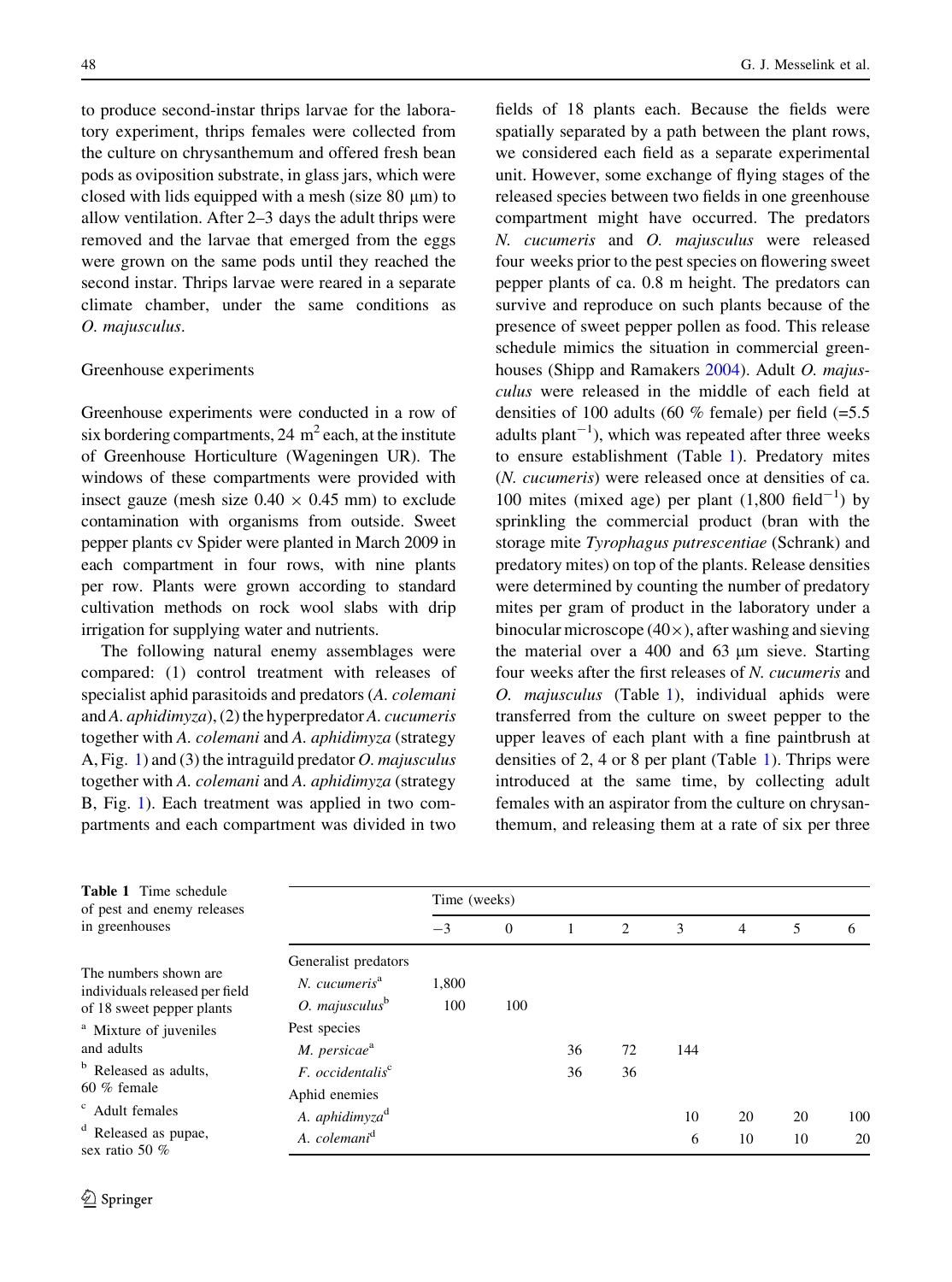plants (Table [1](#page-3-0)). The specialist natural enemies of aphids, A. aphidimyza and A. colemani, were released starting three weeks after the first pest introductions (Table [1](#page-3-0)). Release densities were higher in the last week because of a strong increase of aphid densities after a few hot days. The exact release densities of pests and natural enemies per field are presented in Table [1.](#page-3-0) Predatory midges and parasitoids were released as pupae and mummies respectively by putting them in a Petri dish with vermiculite (carrier material of the commercial product), which was placed on the ground in the shade, in the middle of each row. Densities of pests and predators were assessed weekly for a period of seven weeks, starting four weeks after the first pest introductions (Table [1](#page-3-0)). The numbers of aphids, O. majusculus, A. aphidimyza and parasitized aphids were counted per field on both sides of ten randomly chosen leaves in the upper plant layer and ten leaves in a layer that was about 0.5 m below the top of the plant. Parasitism was quantified by counting the number of mummies per leaf. These counts were cumulative, because mummies from which the parasitoid had already emerged were not separated from intact mummies. Thrips and predatory mites were more equally distributed on the plants than aphids, and their densities were assessed on eight randomly chosen leaves per field, which were assessed in the laboratory under a binocular microscope  $(40\times)$ .

Sweet pepper fruits were harvested as soon as they became red. The total production of peppers and the number of peppers severely contaminated by aphid honeydew was recorded per compartment during the entire experiment. Temperature and relative humidity in each greenhouse compartment were registered every 5 min throughout the experiment with a climate recorder. Conditions were nearly equal in all compartments, with average temperatures of 21.2  $(\pm 0.04 \text{ SE})^{\circ}\text{C}$  and average relative humidities of 71  $(\pm 0.5 \text{ SE})$  %. Differences in population dynamics of pests and natural enemies among the treatments were analysed using generalized linear mixed effects models with time and compartment as random factors to correct for repeated measures and pseudoreplication within compartments. Poisson error distributions were applied for the average numbers of aphids, thrips, mummies and gall midges per leaf per field and a binomial error distribution was used for the average fractions of aphid parasitism per leaf per field. Effects of treatments on fruit yield and honeydew

contamination were analysed with generalized linear mixed effects models with compartment as random factor to correct for pseudoreplication. A Poisson error distribution was applied for the total number of fruits per field and a binomial distribution for the fractions of contaminated fruit per field. Differences among treatments were tested at the 5 % level using Fisher's LSD (Least Significant Difference) method.

# Prey preference and oviposition rates of O. majusculus

A laboratory experiment was conducted to determine if O. majusculus feeds on thrips as well as aphids when presented together and to assess whether this predator has a strong preference for one of the two prey. This was done because a strong preference could affect pest control in the short term. Simultaneously, we assessed oviposition rates on diets of thrips, aphids and the mixture of the two pests to assess whether the predator can reproduce on both prey species. The experiment was conducted in a climate room under 16 h of artificial illumination per day, at 22  $\mathrm{^{\circ}C}$  and 70 % RH. Predation and oviposition rates were measured with 1-week-old mated females (pre-oviposition period is 4–5 days at 26 °C, Tommasini et al.  $2004$ ), which were starved for one day on bean pods to ensure they were motivated to feed. We used plastic boxes (5 cm high, diameter 6 cm) with a sweet pepper leaf disc (diameter 6 cm) that was embedded upside-down in water agar (1 % agar), making the abaxial side of the discs available to the prey species and predators. Either 80 second instar thrips larvae, 80 third instar aphid nymphs or a mixture of 80 thrips larvae and 80 aphid nymphs were added to the discs, so ample prey was present in all treatments. Subsequently, one starved female *O. majusculus* was added to each box. The boxes were placed upside down on a tray covered with gauze in order to have the abaxial side of the discs facing downwards as on plants. Ventilation was possible through a hole in the lid covered with insect gauze (mesh size  $80 \mu m$ ). The bugs were transported to a new box with the same prey densities after 24, 48 and 72 h. Predation and oviposition rates were measured after the predators had been transferred. Eggs were mainly deposited in the leaf veins and could easily be counted under a binocular microscope  $(40\times)$ . For analysis of oviposition rates, data from the first and second day were omitted to reduce the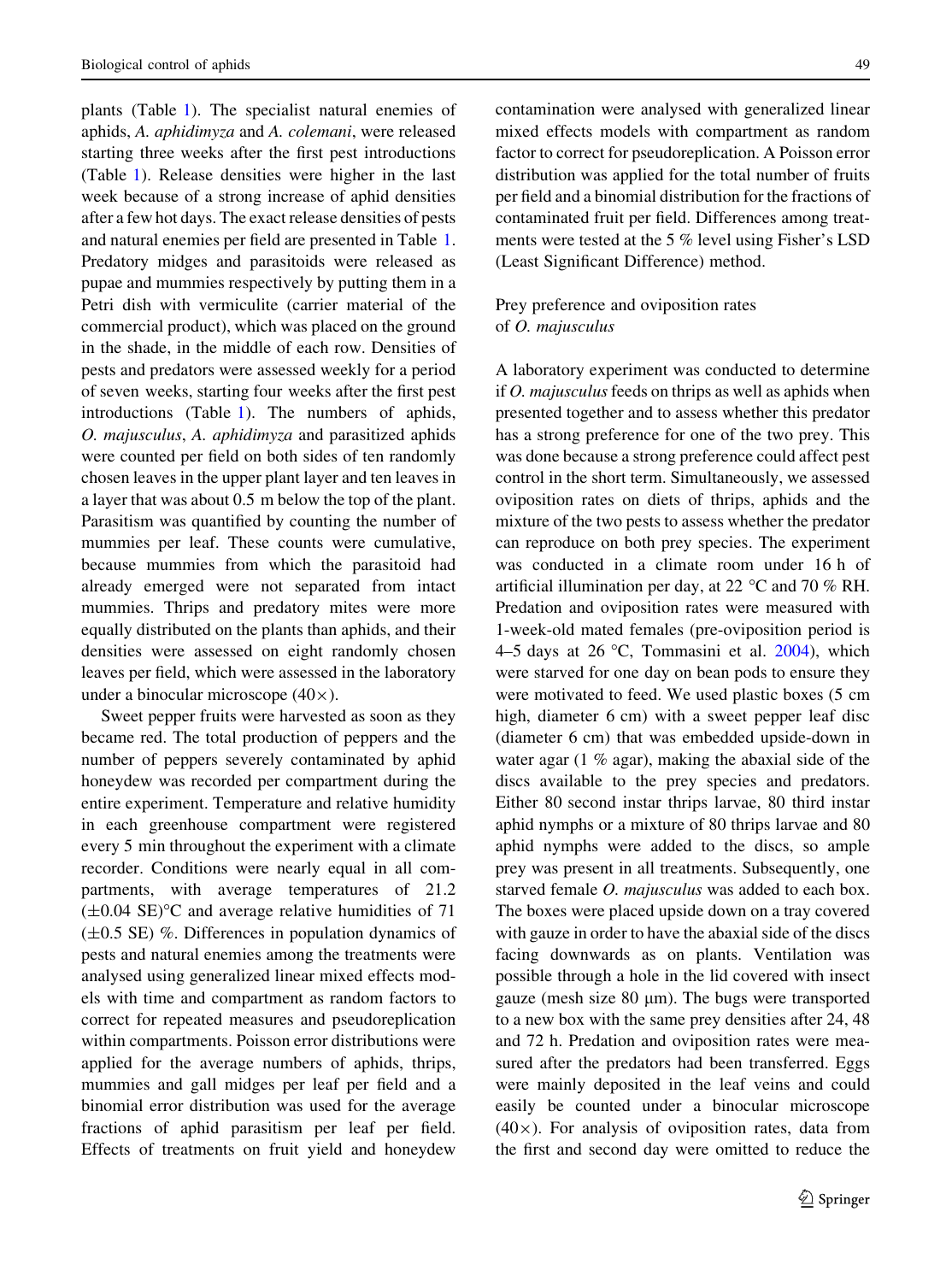<span id="page-5-0"></span>influence of pre-experimental conditions. Each treatment was replicated 11 times. Average daily predation and oviposition rates were log-transformed, analysed with standard ANOVA and tested for differences among treatments at the 5 % level using Fisher's LSD (Least Significant Difference) method. All statistical analyses were done with GenStat Release 13.2 (Payne et al. [2010](#page-10-0)).

#### Results

#### Greenhouse experiment

Aphids were effectively controlled in the treatment with predatory bugs  $+$  parasitoids  $+$  midges, significantly better than in the treatments with predatory mites  $+$  parasitoids  $+$  midges or parasitoids  $+$  midges ( $F_{2,36} = 5.33$ ,  $p = 0.009$ , Fig. 2a). Aphid densities increased rapidly to high numbers in the latter two treatments. The aphid densities in the treatment with predatory mites, parasitoids and midges were higher than those in the treatment with parasitoids and midges only, but this difference was not significant (Fig. 2a). Overall densities of thrips differed significantly among treatments ( $F_{2,36} = 13.39$ ,  $p < 0.001$ ) and the best control was achieved in the treatment with predatory bugs plus the specialised aphid enemies (Fig. 2b).

Eventually, all aphids were parasitized by A. colemani in all treatments (Fig. [3a](#page-6-0), b). Numbers of mummies in the treatment with predatory bugs were significantly lower than in the other treatments  $(F_{2,36} = 3.62, p = 0.037, Fig. 3a)$  $(F_{2,36} = 3.62, p = 0.037, Fig. 3a)$  $(F_{2,36} = 3.62, p = 0.037, Fig. 3a)$ , but the percentages of parasitism did not differ among treatments  $(F_{2,36} = 0.06, p = 0.943, Fig. 3b)$  $(F_{2,36} = 0.06, p = 0.943, Fig. 3b)$  $(F_{2,36} = 0.06, p = 0.943, Fig. 3b)$ . Densities of midges were significantly lower in the treatment with predatory bugs than in the other two treatments  $(F_{2,33} = 5.61, p = 0.008, Fig. 3c)$  $(F_{2,33} = 5.61, p = 0.008, Fig. 3c)$  $(F_{2,33} = 5.61, p = 0.008, Fig. 3c)$ . Predatory mite densities suddenly dropped between six and seven weeks after the first pest introductions, whereas densities of predatory bugs continued to increase (Fig. [3](#page-6-0)d). The better aphid control in the treatments with predatory bugs resulted in a significantly lower percentage of fruits contaminated with honeydew  $(F_{2,3} = 32.58, p = 0.004, Fig. 4)$  $(F_{2,3} = 32.58, p = 0.004, Fig. 4)$  $(F_{2,3} = 32.58, p = 0.004, Fig. 4)$ . Fruit yield was not significantly different among treatments ( $F_{2,3} = 4.68$ ,  $p = 0.120$ . Slight silver damage on the fruits, caused



Fig. 2 Population dynamics of a the green peach aphid M. persicae and **b** western flower thrips *F. occidentalis* in a sweet pepper crop in the presence of three assemblages of natural enemies. All three treatments received parasitoids (A. colemani) plus predatory midges (A. aphidimyza). The generalist predatory mite N. cucumeris (treatment predatory mites  $+$  parasitoids  $+$ midges) or the generalist predatory bug  $O$ . majusculus (predatory  $bugs + parasitoids + midges)$  were furthermore released in two treatments prior to the aphid enemies (see Table [1](#page-3-0) for release rates and times). Shown are average  $(\pm SE)$  densities per leaf. Different letters indicate significant differences among treatments through time (Fisher's LSD test,  $p < 0.05$ )

by thrips, was found occasionally and therefore not quantified.

Prey preference and oviposition rates of O. majusculus

All female O. majusculus consumed aphids as well as thrips when offered together, showing that they do not exclusively prefer either of the two prey (Fig. [5](#page-7-0)). The consumption of thrips larvae was significantly lower (43 %) in the presence of aphids  $(F<sub>1,19</sub> = 13.39)$ ,  $p = 0.002$ , whereas the consumption of aphids was not significantly changed by the presence of thrips  $(F_{1,20} = 0.11, p = 0.743)$ . Oviposition rates after 72 h did not differ significantly among the three diets (Fig. [6](#page-7-0),  $F_{2,30} = 1.26$ ;  $p = 0.298$ ).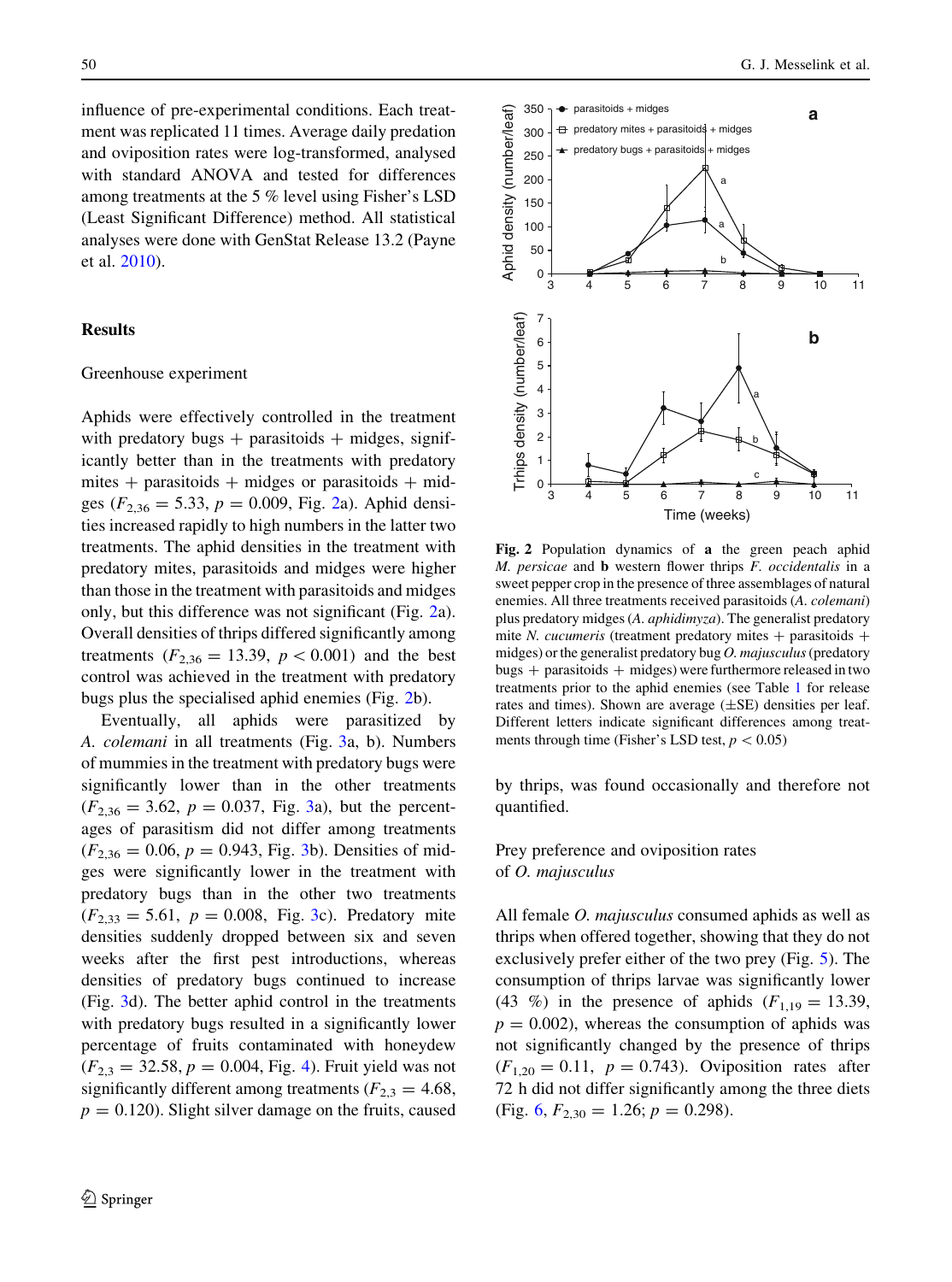<span id="page-6-0"></span>

Fig. 3 Population dynamics of a, b the parasitoid A. colemani, c the predatory midge A. aphidimyza and d the predatory mite  $N.$  cucumeris and the predatory bug  $O.$  majusculus in a sweet pepper crop infested by the green peach aphid M. persicae and western flower thrips F. occidentalis. See legend to Fig. [2](#page-5-0) for



Fig. 4 Total number  $(\pm SE)$  of clean and honeydew-contaminated pepper fruits from plants infested with the green peach aphid  $M$ . persicae and western flower thrips  $F$ . occidentalis in the presence of three assemblages of natural enemies. Fruit production was measured during 18 weeks. See legend to Fig. [2](#page-5-0) for further explanation. Different letters within bars indicate significant differences in contamination with aphid honeydew among treatments (Fisher's LSD test,  $p < 0.05$ )

## Discussion

We aimed to assess the impact of generalist predators involved in intraguild predation or hyperpredation on



further explanation. Shown are average  $(\pm SE)$  percentages of parasitized aphids and average  $(\pm SE)$  densities of mummies, midge larvae and predators per leaf. Different letters indicate significant differences among treatments through time (Fisher's LSD test,  $p < 0.05$ )

specialised natural enemies, herbivore densities and the yield in a sweet pepper crop. The hyperpredator N. cucumeris and intraguild predator O. majusculus were both expected to release aphids from control because both predators prey on the specialised natural enemies of the aphids. However, releasing O. majusculus together with predatory midges and parasitoids clearly improved aphid control. Thus, intraguild predation by O. majusculus on predatory midges and parasitoids did not release the aphids from control. Apparently, the effects of intraguild predation were outweighed by O. majusculus preying on aphids. As expected, the hyperpredator N. cucumeris did not affect aphid densities significantly. This corresponds with an earlier study, where N. cucumeris also did not significantly disrupt aphid control (Messelink et al. [2011\)](#page-10-0). However, hyperpredation by the predatory mite Amblyseius swirskii (Athias-Henriot) on predatory midges clearly disrupted the biological control of aphids (Messelink et al. [2011](#page-10-0)). Yet, caution should be exercised, because the effects of hyperpredation may depend on the densities of the predatory mites (Messelink et al. [2011\)](#page-10-0). Not only aphids, but also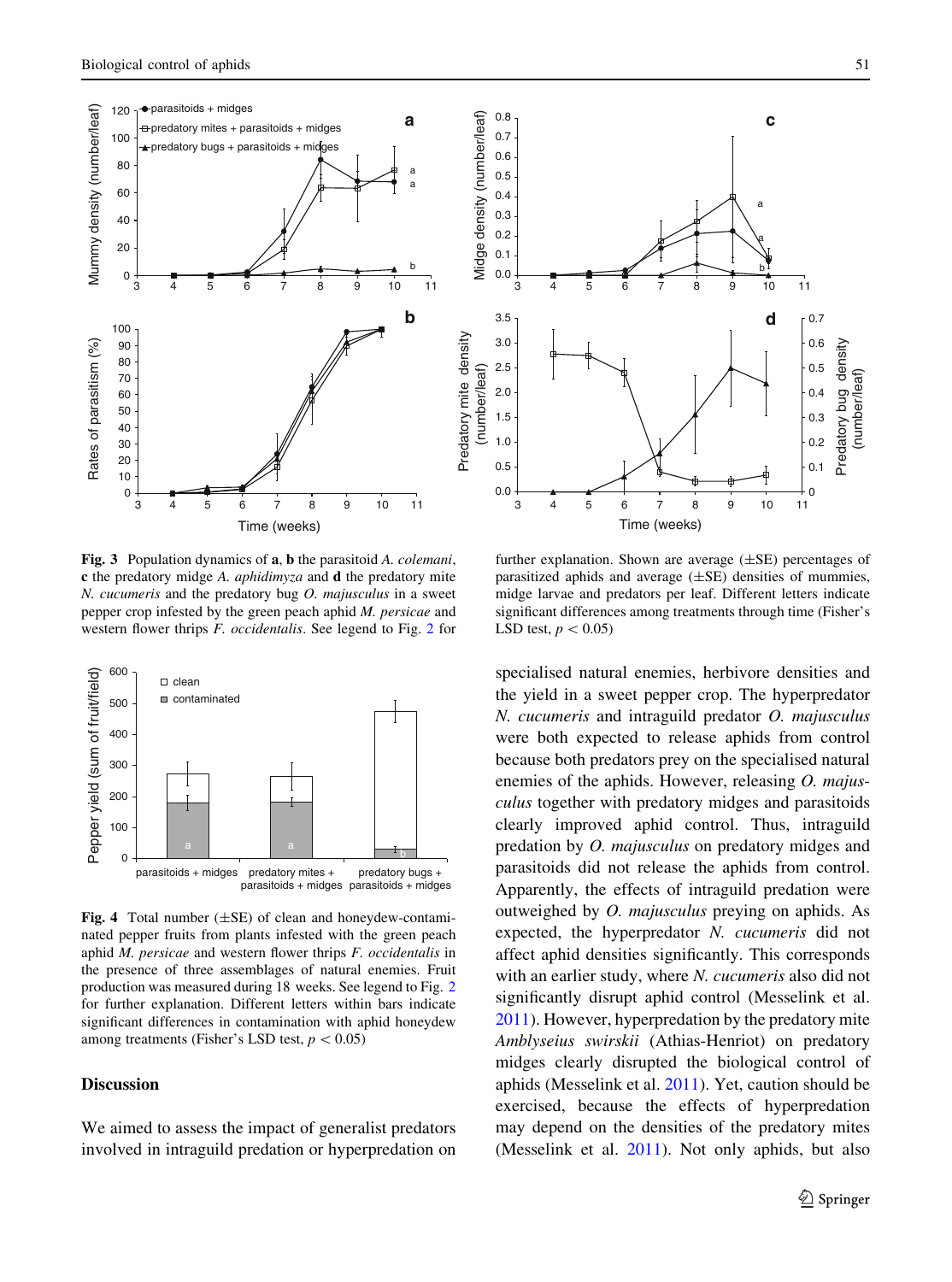<span id="page-7-0"></span>

Fig. 5 Number of prey consumed by one-week-old adult females of O. majusculus per day when offered second instar thrips larvae and third instar aphid nymphs either separately or in combination (mixed diet). Shown are average numbers of prey consumed (±SE) per female per day (measured over three days). Different letters above bars indicate significant differences in consumption of thrips or aphids between the mixed pest treatment and the single pest treatment (Fisher's LSD test,  $p < 0.05$ )



Fig. 6 Average daily oviposition rates of ten-day-old adult female O. majusculus when offered either thrips larvae and aphid nymphs separately or in combination (mixed diet). Shown are average numbers of eggs  $(\pm SE)$  per female per day

thrips were strongly suppressed by O. majusculus. Both pests were ultimately controlled in all treatments, but the treatments with predatory bugs had the lowest number of honeydew-contaminated fruits. It is not clear why thrips densities ultimately also went down in the treatment without thrips predators. The high aphid densities in this treatment possibly reduced plant quality and consequently thrips growth rates.

Our results do not provide evidence for strong negative or positive effects of the generalist predators on parasitoids. Possibly, such effects were not detected because of the repeated releases of adult parasitoids, which are invulnerable to predation. However, females of A. colemani live relatively short (ca. ten days) and most eggs are laid within the first three days after emerging from mummies (van Steenis [1993\)](#page-10-0). Hence, we assume that the observed parasitism in the five weeks after the last parasitoid release was caused by the offspring of the released parasitoids, and these parasitoids had been exposed to intraguild predation. The absolute numbers of parasitized aphids were much lower in treatments with predatory bugs than in the other treatments, likely because the number of aphids available for parasitism was reduced by aphid consumption by the predatory bugs. However, the predatory bugs probably also consumed parasitized aphids. Because equal numbers of parasitoids were released in all treatments, the parasitoid:aphid ratio was higher in the treatments with predatory bugs because of the lower number of aphids. Thus, higher rates of parasitism were expected in the treatment with predatory bugs. This was not observed, perhaps as a result of intraguild predation of parasitized aphids by the predatory bugs. However, parasitoids may also have been less effective at these lower aphid densities because they had to spend more time on host searching.

One explanation for the excellent aphid control with *O. majusculus* is that predation on thrips and midges might have increased the densities of O. majusculus, which consequently increased predation on aphids. This so-called predator-mediated apparent competition between prey species can enhance pest control (Karban et al. [1994](#page-9-0); Messelink et al. [2008;](#page-9-0) Yoo and O'Neil [2009\)](#page-10-0). In addition to these prey, sweet pepper pollen probably also contributed to the establishment of the predatory bugs.

Besides the positive effects of thrips on the predators, we cannot exclude the possibility that the presence of thrips released aphids from control by predatory bugs in the short term (Desneux and O'Neil [2008\)](#page-9-0), because we did not collect data during the first four weeks. Such an effect might even be stronger when the predatory bugs prefer thrips to aphids as prey (Desneux and O'Neil [2008](#page-9-0)). However, our laboratory experiment showed that adult predatory bugs did not exclusively prefer either of the two prey species, and reproduced on both prey species. Thus, the presence of thrips probably contributed to the control of aphids because it resulted in higher predatory bugs.

The opposite effect, the presence of aphids resulting in a release of thrips from control, might also have occurred in the short-term, especially because the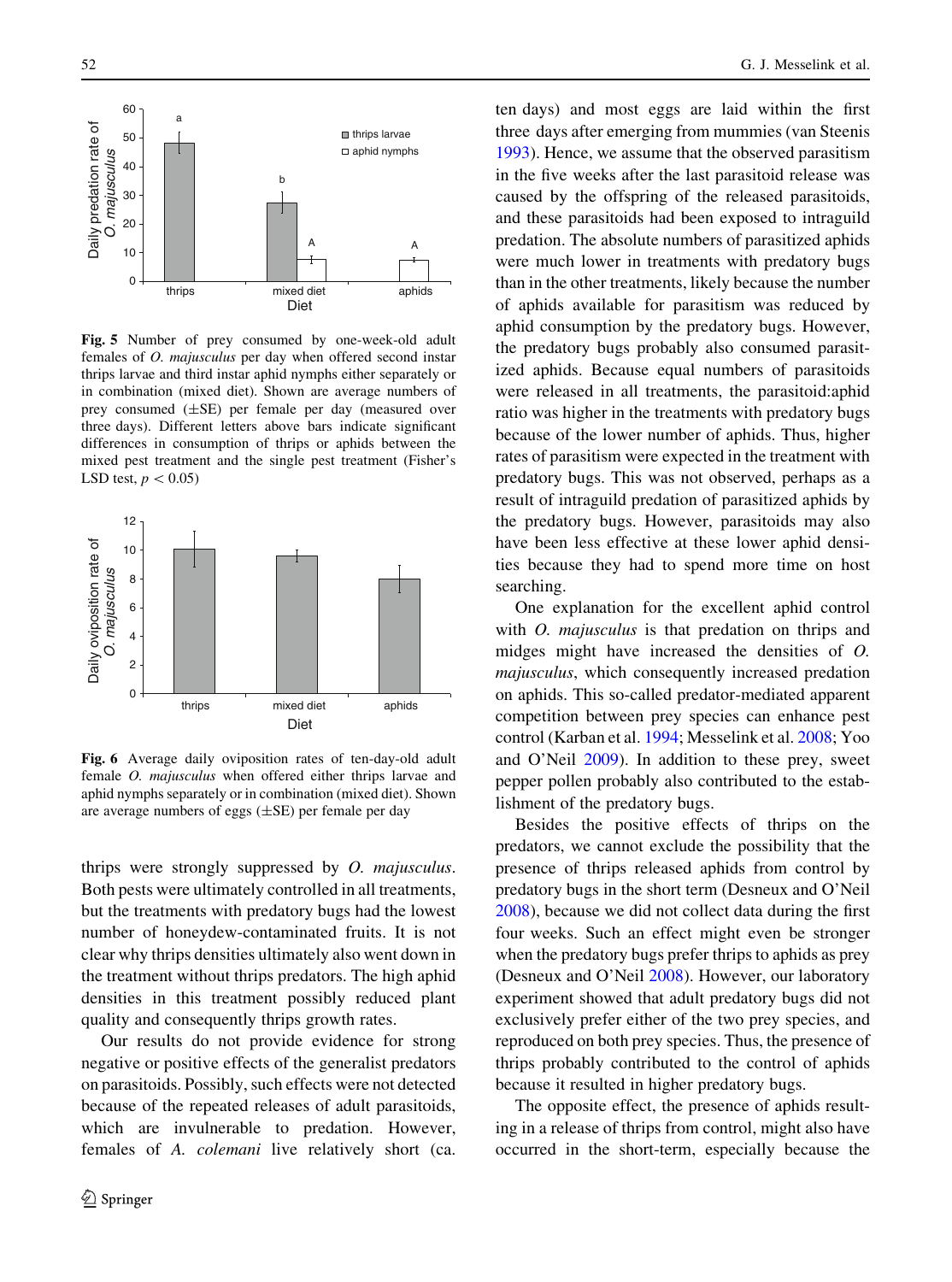presence of aphids reduced predation on thrips by the predatory bugs. This might have occurred in the first four weeks, when no data were collected. However, the low thrips densities after four weeks and the absence of significant crop damage by thrips suggests that, if present at all, such an effect was not strong.

Increased densities of O. majusculus through predation on thrips and aphids might have increased predation on parasitized aphids and midge eggs and larvae. Indeed, midge densities were lowest in the treatment with predatory bugs, possibly caused by predation of midges by predatory bugs and by competition between bugs and midges for aphids. Thus the decreased midge densities might have released aphids from control, but this effect was apparently outweighed by the predatory bugs consuming aphids.

Equilibrium theory on intraguild predation predicts that disruption of biological control only occurs when the intraguild prey is the better competitor for the shared pest than the intraguild predator (Holt and Polis [1997](#page-9-0); Janssen et al. [2006\)](#page-9-0). Although these predictions may not directly apply to dynamics at a shorter time scale (Briggs and Borer [2005\)](#page-9-0), it is possible that our intraguild predator (O. majusculus) was a better competitor for aphids than the parasitoids and midges. In that case, theory predicts that the intraguild prey should be outcompeted by the intraguild predator, and indeed, the midges tended to disappear in the treatment with predatory bugs (Fig. [3b](#page-6-0)). Intraguild predation by predatory bugs on parasitoids and midges did not affect aphid control negatively. This corresponds with previous studies showing that intraguild predators may reduce densities of intraguild prey, but in general do not disrupt control of the shared prey (Janssen et al. [2006,](#page-9-0) [2007](#page-9-0); Vance-Chalcraft et al. [2007\)](#page-10-0).

Several studies with generalist predators found that predation rates increased in the presence of multiple prey species (Lucas et al. [2004;](#page-9-0) Madsen et al. [2004](#page-9-0); Koss et al. [2004](#page-9-0)). Our laboratory experiment possibly indicates such effects for *O. majusculus*. Although predation rates on thrips decreased in the presence of aphids, the opposite was not the case. Thus, the total number of prey killed increased in the mixed diet relative to aphids as only prey. This effect was not caused by differences in prey density because ample prey was offered in all treatments.

So far, the biological control of aphids in greenhouses is mainly based on releases of specialised natural enemies (Ramakers [1989;](#page-10-0) Blümel [2004](#page-9-0)), perhaps based on criteria for selecting natural enemies that were advocated in the past (van Lenteren and Woets [1988](#page-10-0)). However, our study suggests that generalist predatory bugs, although potentially risky as intraguild predators, can play a major role in controlling aphids. They are able to respond rapidly to aphid infestations because of their continuous presence in a crop. One could argue that sufficient densities of these predators would even control aphids. However, inoculative releases of predatory bugs might not always be sufficient for suppressing high aphids densities because the generation time of predatory bugs is too long for a timely numerical response. In such cases, it might be better to additionally release enemies with a strong numerical response, such as parasitoids. Specialised aphid predators that can ''clean up'' dense aphid colonies, such as predatory midges, may also be necessary.

The hyperpredators mediate an indirect interaction between the alternative prey and the specialist predator (Fig. [1](#page-2-0)). This interaction can be classified as apparent competition, because the prey and specialist interact through a shared hyperpredator population (Holt [1977\)](#page-9-0), however, they occupy different trophic levels. Theory on apparent competition predicts that the presence of one prey lowers the equilibrium densities of the second prey. For hyperpredation, this would mean lower equilibrium densities of the specialist predator, which could consequently release the prey of the specialist from control. Thus, it is expected that hyperpredators will decrease the densities of specialist predators that are vulnerable for hyperpredation, and consequently increase the densities of the prey of these specialists. The reason that we did not find a significant reduction of midge densities by the hyperpredator N. cucumeris may be that the high numbers of aphids contaminated the leaves with sticky honeydew, which may have reduced predatory mite activity (Nomikou et al. [2003](#page-10-0)). Preliminary results indeed showed that the presence of sticky honeydew hinders predatory mite movement and strongly reduced predation rates on thrips (Messelink personnel observation).

In conclusion, our study shows that potential negative effects of intraguild predation on biological control may be compensated by positive effects, such as the control of multiple pests by generalist (intraguild) predators, and the establishment of these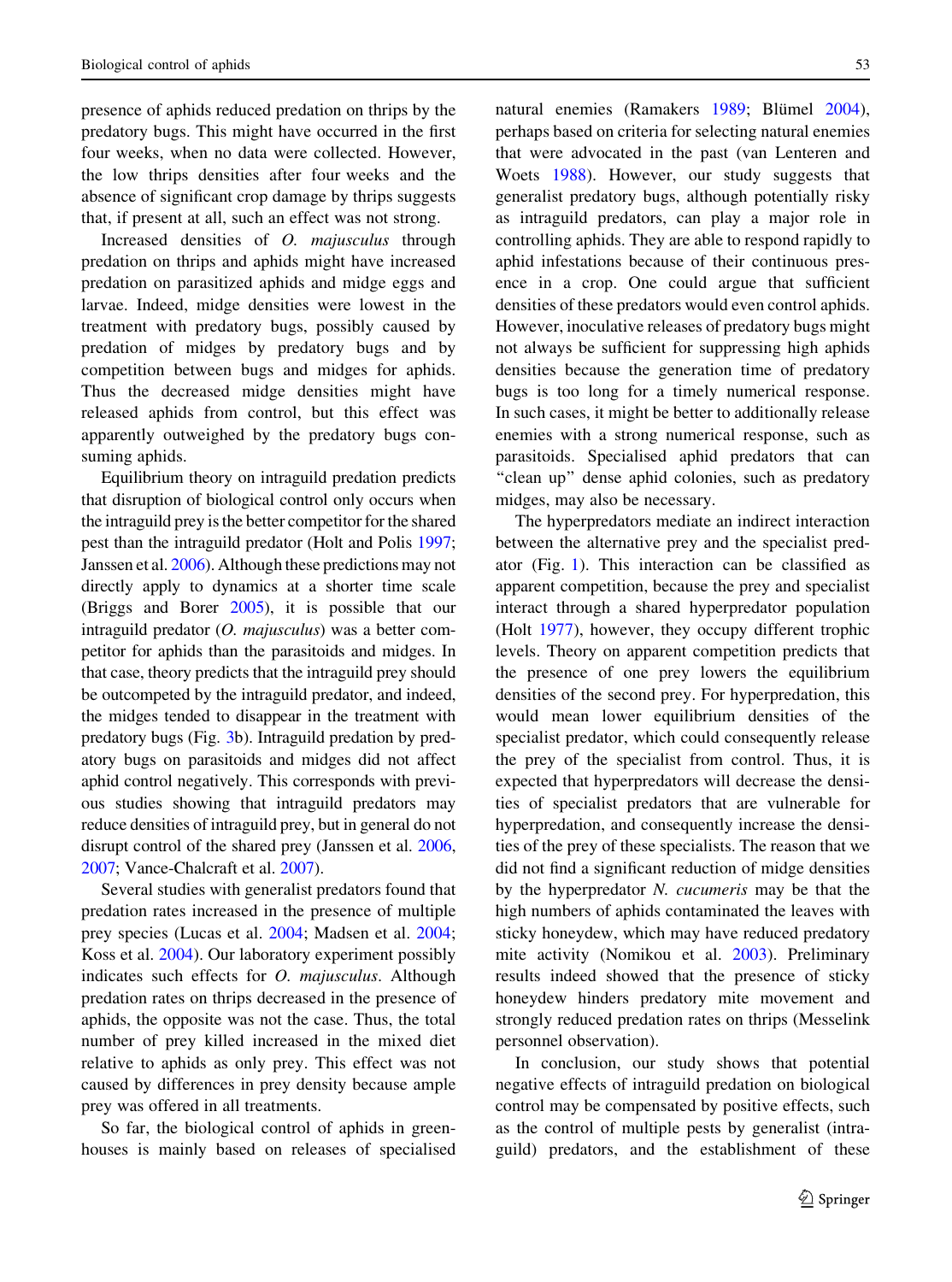<span id="page-9-0"></span>Acknowledgments This study was funded by the Dutch Ministry of Agriculture, Nature and Food Quality. We thank L. Kok and E. de Groot for assistance in the greenhouse and laboratory experiments. Koppert Biological Systems and Biobest NV are thanked for supplying the natural enemies. Comments by two anonymous reviewers and Patrick De Clercq substantially improved the manuscript.

Open Access This article is distributed under the terms of the Creative Commons Attribution License which permits any use, distribution, and reproduction in any medium, provided the original author(s) and the source are credited.

## References

- Alvarado P, Balta O, Alomar O (1997) Efficiency of four heteroptera as predators of Aphis gossypii and Macrosiphum euphorbiae (Hom.: Aphididae). Entomophaga 42:215–226
- Bloemhard CMJ, Ramakers PMJ (2008) Strategies for aphid control in organically grown sweet pepper in the Netherlands. IOBC/WPRS 32:25–28
- Blümel S (2004) Biological control of aphids on vegetable crops. In: Heinz KM, van Driesche RG, Parrella MP (eds) Biocontrol in protected culture. Ball Publishing, Batavia, USA, pp 297–312
- Briggs CJ, Borer ET (2005) Why short-term experiments may not allow long-term predictions about intraguild predation. Ecol Appl 15:1111–1117
- Brodeur J, Rosenheim JA (2000) Intraguild interactions in aphid parasitoids. Entomol Exp Appl 97:93–108
- Cardinale BJ, Harvey CT, Gross K, Ives AR (2003) Biodiversity and biocontrol: emergent impacts of a multi-enemy assemblage on pest suppression and crop yield in an agroecosystem. Ecol Lett 6:857–865
- Chang GC, Kareiva P (1999) The case for indigenous generalists in biological control. In: Hawkins BA, Cornell HV (eds) Theoretical approaches to biological control. Cambridge University Press, Cambridge, UK, pp 103–115
- Christensen RK, Enkegaard A, Brødsgaard HF (2002) Intraspecific interactions among the predators Orius majusculus and Aphidoletes aphidimyza. IOBC/WPRS Bull 25:57–60
- Cock MJW, van Lenteren JC, Brodeur J, Barratt BIP, Bigler F, Bolckmans K, Consoli FL, Haas F, Mason PG, Parra JRP (2010) Do new access and benefit sharing procedures under the convention on biological diversity threaten the future of biological control? BioControl 55:199–218
- Desneux N, O'Neil RJ (2008) Potential of an alternative prey to disrupt predation of the generalist predator, Orius insidiosus, on the pest aphid, Aphis glycines, via short-term indirect interactions. Bull Entomol Res 98:631–639
- Enkegaard A, Brødsgaard HF (2006) Biocontrol in protected crops: is lack of biodiversity a limiting factor? In:

Eilenberg J, Hokkanen HMT (eds) Ecological and societal approach to biological control. Springer, Dordrecht, The Netherlands, pp 91–122

- Gerson U, Weintraub PG (2007) Mites for the control of pests in protected cultivation. Pest Manag Sci 63:658–676
- Hanna R, Wilson LT, Zalom FG, Flaherty DL (1997) Effects of predation and competition on the population dynamics of Tetranychus pacificus on grapevines. J Appl Ecol 34:878– 888
- Harmon J, Andow DA (2004) Indirect effects between shared prey: predictions for biological control. BioControl 49:605–626
- Heithaus MR (2001) Habitat selection by predators and prey in communities with asymmetrical intraguild predation. Oikos 92:542–554
- Holt RD (1977) Predation, apparent competition and structure of prey communities. Theor Popul Biol 12:197–229
- Holt RD, Huxel GR (2007) Alternative prey and the dynamics of intraguild predation: theoretical perspectives. Ecology 88:2706–2712
- Holt RD, Polis GA (1997) A theoretical framework for intraguild predation. Am Nat 149:745–764
- Hosseini M, Ashouri A, Enkegaard A, Weisser WW, Goldansaz SH, Mahalati MN, Moayeri HRS (2010) Plant quality effects on intraguild predation between Orius laevigatus and Aphidoletes aphidimyza. Entomol Exp Appl 135:208–216
- Janssen A, Montserrat M, HilleRisLambers R, Roos AMD, Pallini A, Sabelis MW (2006) Intraguild predation usually does not disrupt biological control. In: Brodeur J, Boivin G (eds) Trophic and guild interactions in biological control. Springer, The Netherlands, pp 21–44
- Janssen A, Sabelis MW, Magalhaes S, Montserrat M, van der Hammen T (2007) Habitat structure affects intraguild predation. Ecology 88:2713–2719
- Karban R, Hougen-Eitzmann D, English-Loeb G (1994) Predator-mediated apparent competition between two herbivores that feed on grapevines. Oecologia 97:508–511
- Koss AM, Chang GC, Snyder WE (2004) Predation of green peach aphids by generalist predators in the presence of alternative, Colorado potato beetle egg prey. Biol Control 31:237–244
- Letourneau DK, Jedlicka JA, Bothwell SG, Moreno CR (2009) Effects of natural enemy biodiversity on the suppression of arthropod herbivores in terrestrial ecosystems. Annu Rev Ecol Evol Syst 40:573–592
- Lucas E, Demougeot S, Vincent C, Coderre D (2004) Predation upon the oblique-banded leafroller, Choristoneura rosaceana (Lepidoptera : Tortricidae), by two aphidophagous coccinellids (Coleoptera: Coccinellidae) in the presence and absence of aphids. Eur J Entomol 101:37–41
- Madsen M, Terkildsen S, Toft S (2004) Microcosm studies on control of aphids by generalist arthropod predators: effects of alternative prey. BioControl 49:483–504
- Messelink GJ, van Maanen R, van Steenpaal SEF, Janssen A (2008) Biological control of thrips and whiteflies by a shared predator: two pests are better than one. Biol Control 44:372–379
- Messelink GJ, van Maanen R, van Holstein-Saj R, Sabelis MW, Janssen A (2010) Pest species diversity enhances control of spider mites and whiteflies by a generalist phytoseiid predator. BioControl 55:387–398